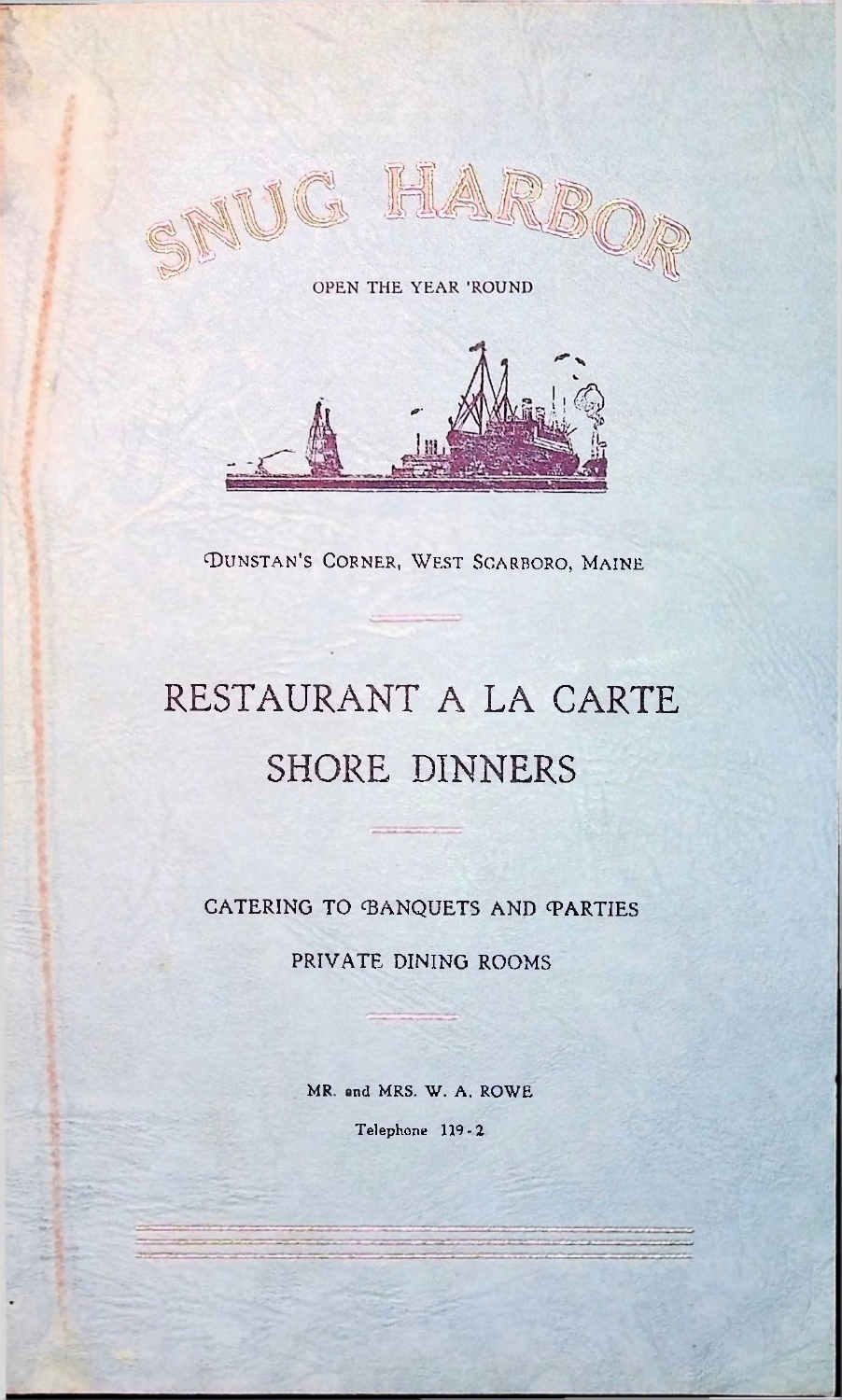|                                                              |            | <b>APPETIZERS</b>                            |            |
|--------------------------------------------------------------|------------|----------------------------------------------|------------|
|                                                              |            |                                              | .15<br>.15 |
|                                                              |            |                                              |            |
| Clam Chowder with Pilot Biscuit .20                          |            |                                              |            |
|                                                              |            | SEA FOOD                                     |            |
|                                                              |            | Cold Boiled Lobster, French Fried            |            |
| Fried Clams, French Fried Potatoes,                          | .50        |                                              |            |
| Fried Scallops, Tartar Sauce,                                |            |                                              |            |
| French Fried Potatoes                                        | .60<br>.40 | Fried Lobster, Large  1.25                   |            |
| Large Broiled Live Lobster  1.50                             |            |                                              |            |
| EGGS AND                                                     |            | OMELETTES                                    |            |
|                                                              |            |                                              |            |
| 2 Poached Eggs on Toast                                      | 35         | Shirred Eggs a la Suisse<br>Spanish Omelette | .40<br>.55 |
| 2 Scrambled Eggs on Toast                                    | .35        | Ham or Bacon and Eggs                        | ,50        |
|                                                              |            | STEAKS, CHOPS AND POULTRY                    |            |
| Minute Steak, Saute with Brown                               |            |                                              | .60        |
| Butter and Onion Rings  \$ .75                               |            | Broiled Spring Chicken                       | .60<br>.80 |
| Tenderloin Steak  1.00                                       |            | Smothered Spring Chicken, Mexi-              |            |
| Fillet Mignon, Creole  1.20                                  |            |                                              | .80        |
|                                                              |            | RAREBITS                                     |            |
|                                                              |            |                                              |            |
|                                                              | .60        |                                              |            |
|                                                              |            | VEGETABLES IN SEASON                         |            |
|                                                              |            | POTATOES                                     |            |
| French Fried or Lyonnaise \$ .15                             |            |                                              |            |
|                                                              |            |                                              |            |
|                                                              |            | SALADS                                       |            |
|                                                              |            | Pineapple and Cream Cheese  \$ .40           |            |
|                                                              |            | Fruit, Cream Dressing  .40                   | .30        |
|                                                              | .40        |                                              |            |
|                                                              |            | Dressings                                    |            |
| Mayonnaise<br>Russian                                        |            | French<br>Thousand Island                    |            |
|                                                              |            | SANDWICHES                                   |            |
| Lobster Salad Sandwich \$ .45                                |            |                                              |            |
| Chicken Salad Sandwich                                       | .45<br>.25 |                                              |            |
|                                                              |            | <b>DESSERTS</b>                              |            |
|                                                              |            |                                              |            |
| 10. Torkshire Fruit Cake \$<br>Hot Fudge Ice Cream Puffs  25 |            | Butterscotch with Nuts                       | .20        |
|                                                              |            |                                              | .15<br>.15 |
| Chocolate or Vanilla Ice Cream  .10                          |            | Fruit Jello with Cream                       | .10        |
|                                                              |            | <b>DRINKS</b>                                |            |
|                                                              |            |                                              |            |
|                                                              |            |                                              | .10<br>.10 |
|                                                              |            |                                              |            |
|                                                              |            |                                              |            |
|                                                              |            |                                              |            |

*HEATED ROOMS WITH SHOWERS AND BATHS*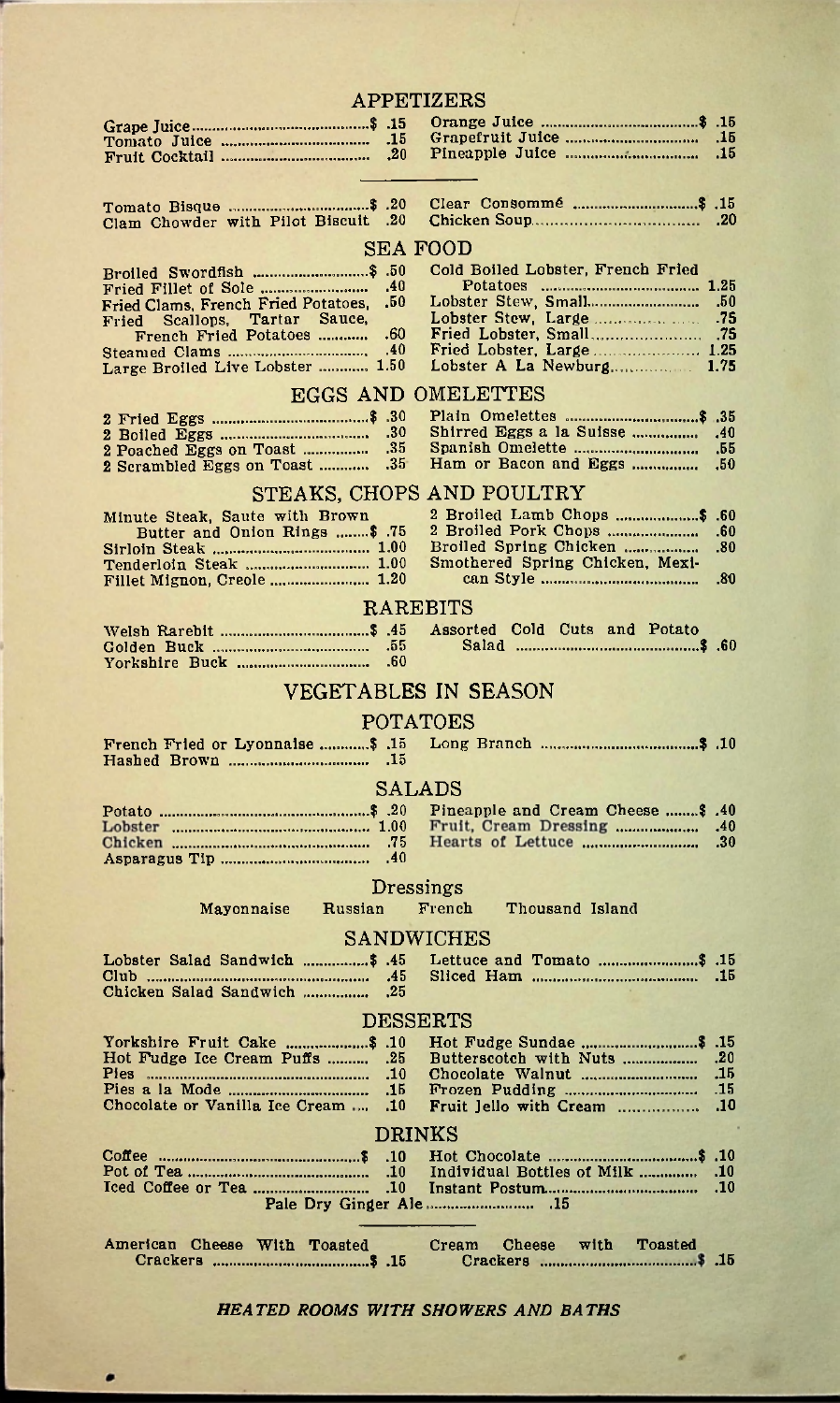## **SHORE DINNERS**

**No. 1 — 75c**

**Assorted Relishes**

**Steamed Clams Fried Clams Potato Chips**

**Choice of Desserts** Tea or Coffee

### **No. 2 — \$1.00**

**Steamed Clams Assorted Relishes Vegetable Lobster Stew with Pilot Biscuit Choice of Desserts** 

## **No. 3 — \$1.25**

**Snug Harbor Special**

**Steamed Clams or Fried Clams Whole Broiled Chicken Lobster Vegetable Summer Salad Desserts Tea or Coffee Choice of Desserts** 

## **No. 4 — \$2.50**

**Steamed Clams** Drawn Butter Pickles **Lobster Stew Crackers**

**Fried Clams** Potato Chips **Large Broiled Live Lobster Rolls**

**Choice of Desserts** Tea or Coffee

Above Dinner, substituting One-Half Boiled Lobster \$2.00

**No. 5 —-\$1.15**

**Lobster Stew Fried Clams Dessert Coffee**

**No. 6 — \$1.00**

**Choice of Soups or Appetizers Broiled Spring Chicken on Toast French Fried Potatoes Summer Salad Choice of Desserts** Tea or Coffee

#### **No. 7 — \$1.00**

**Choice of Soups or Appetizers Minute Steak Saute with Brown Butter French Fried Potatoes Vegetable** Summer Salad **Choice of Desserts** Tea or Coffee

## **No. 8 — \$1.25**

**Choice of Soups or Appetizers Broiled Tenderloin Steak French Fried Potatoes Onion Rings Green Peas Salad**

**Choice of Desserts**

**Tea or Coffee**